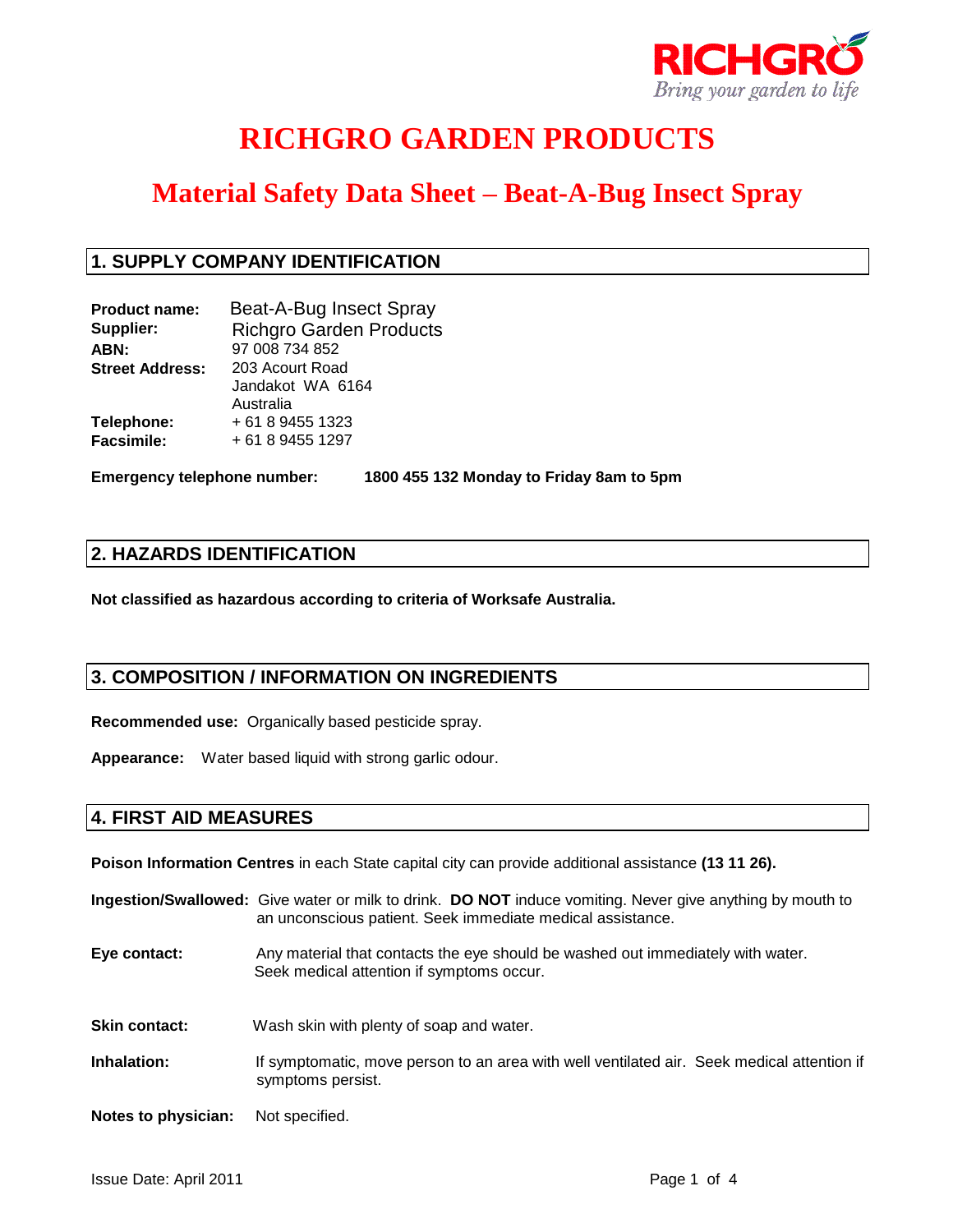

### **Material Safety Data Sheet – Beat-A-Bug Insect Spray**

### **5. FIRE FIGHTING MEASURES**

Not flammable.

### **6. ACCIDENTAL RELEASE MEASURES**

- **SPILLS:** Avoid conditions that can puncture container. Wear protective clothing to protect skin, eyes and use respiratory protection. Surfaces should be cleansed with water. Avoid contamination of water bodies such as streams or ponds.
- **DISPOSAL:** Empty containers should be rinsed thoroughly with detergent and water and disposed of according to appropriate regulations.

### **7. HANDLING AND STORAGE**

**Storage:** Store in the closed, original container in a cool, dry place. Keep out of reach of children. Store away from animals and food. Store away from direct sunlight. Store at normal room temperature.

**Dangerous Goods Class:** Non-dangerous goods.

### **8. EXPOSURE CONTROLS / PERSONAL PROTECTION**

**Exposure Standards:** Not established.

**Engineering Controls**: The user should avoid inhalation of vapour. When used in an enclosed space, local exhaust ventilation should suffice.

**Personal Protection**: The user should avoid eye, skin and respiratory contact. Care should be taken when using the substance in confined spaces. Protective gloves should be worn.

- **Respiratory:** Wear appropriate respiratory protection when working with the product.
- **Skin:** Rubber or plastic protective gloves and protective clothing should be worn at all times when handling product.

### **9. PHYSICAL AND CHEMICAL PROPERTIES**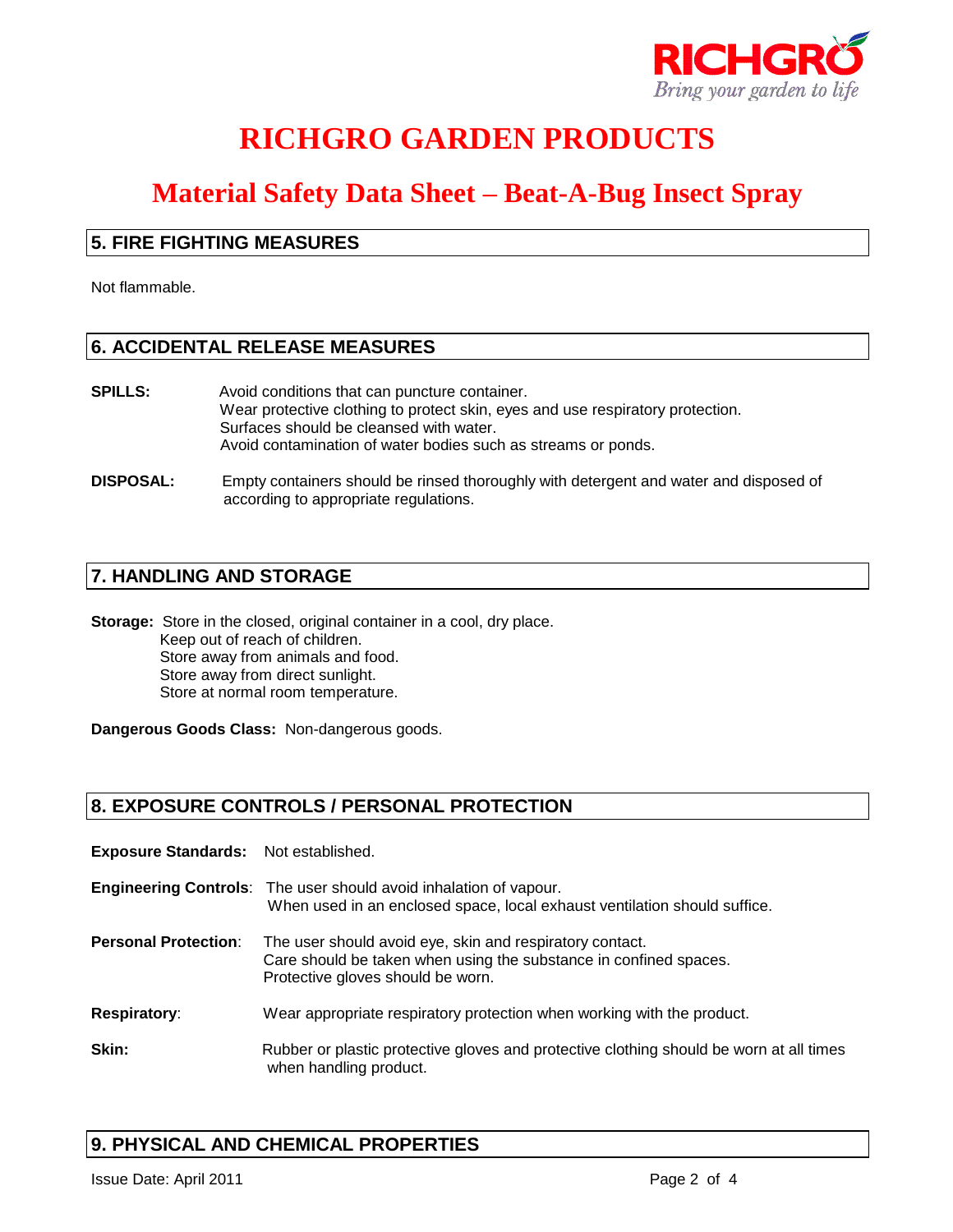

### **Material Safety Data Sheet – Beat-A-Bug Insect Spray**

**Appearance:** Liquid, water based, with strong garlic odour.

**Boiling point:** 100°C

**Specific gravity:** Not available

**Vapour pressure:** Not available

**Flammability limits:** Not specified

**Solubility:** Water-based product

### **10. STABILITY AND REACTIVITY**

**Stability:** Reacts with strong alkalis and oxidizing compounds.

### **11. TOXICOLOGICAL INFORMATION**

Garlic is an eye, nose, throat and skin irritant in high doses.

The active ingredient of chilli extract is capsaicin, which is considered a moderate irritant to human skin and a strong irritant to mucous membranes such as the eyes, nose and throat.

#### **Acute:**

| Swallowed:      | Harmful if swallowed. Can irritate the intestinal system.                                                                            |
|-----------------|--------------------------------------------------------------------------------------------------------------------------------------|
| Eye:            | Direct contact with the eyes can result in irritation. Personnel handling material should<br>wear goggles when handling the product. |
| Skin:           | Contact with the skin may cause a mild irritation or allergic reaction.                                                              |
| Inhalation:     | Can irritate the respiratory system.                                                                                                 |
| <b>Chronic:</b> | No data on adverse chronic health effects in humans was found for the other<br>ingredients.                                          |

### **12. ECOLOGICAL INFORMATION**